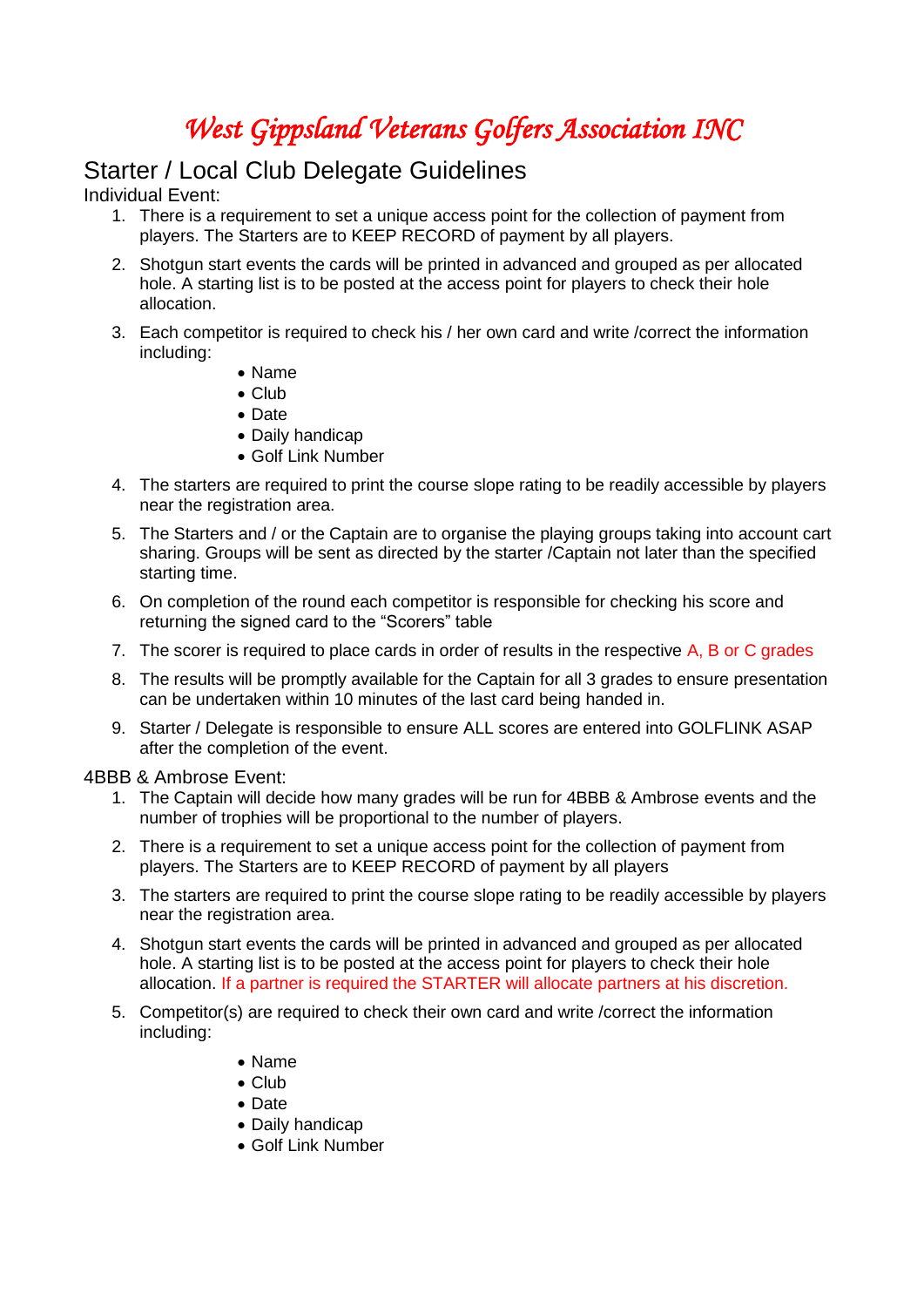- 6. On completion of the round competitors are responsible for checking score and returning the signed card to the "Scorers" table and place cards in the allocated boxes A; B & C if grades are warranted
- 7. The scorer is required to place cards in order of results, ensuring scores and all details (signatures & handicaps) on the card are correct.
- 8. The results will be readily available for the Captain in a prompt manner to ensure presentation can be undertaken within 10 minutes of the last card being handed in.

#### Note:

If a card is not completed correctly (handicap, signatures or golf link number) as per the rules of golf, the competitor(s) will be disqualified.

| <b>STARTERS</b> |  |
|-----------------|--|
|                 |  |
| <b>CHECKERS</b> |  |
|                 |  |
| <b>VISITORS</b> |  |
|                 |  |